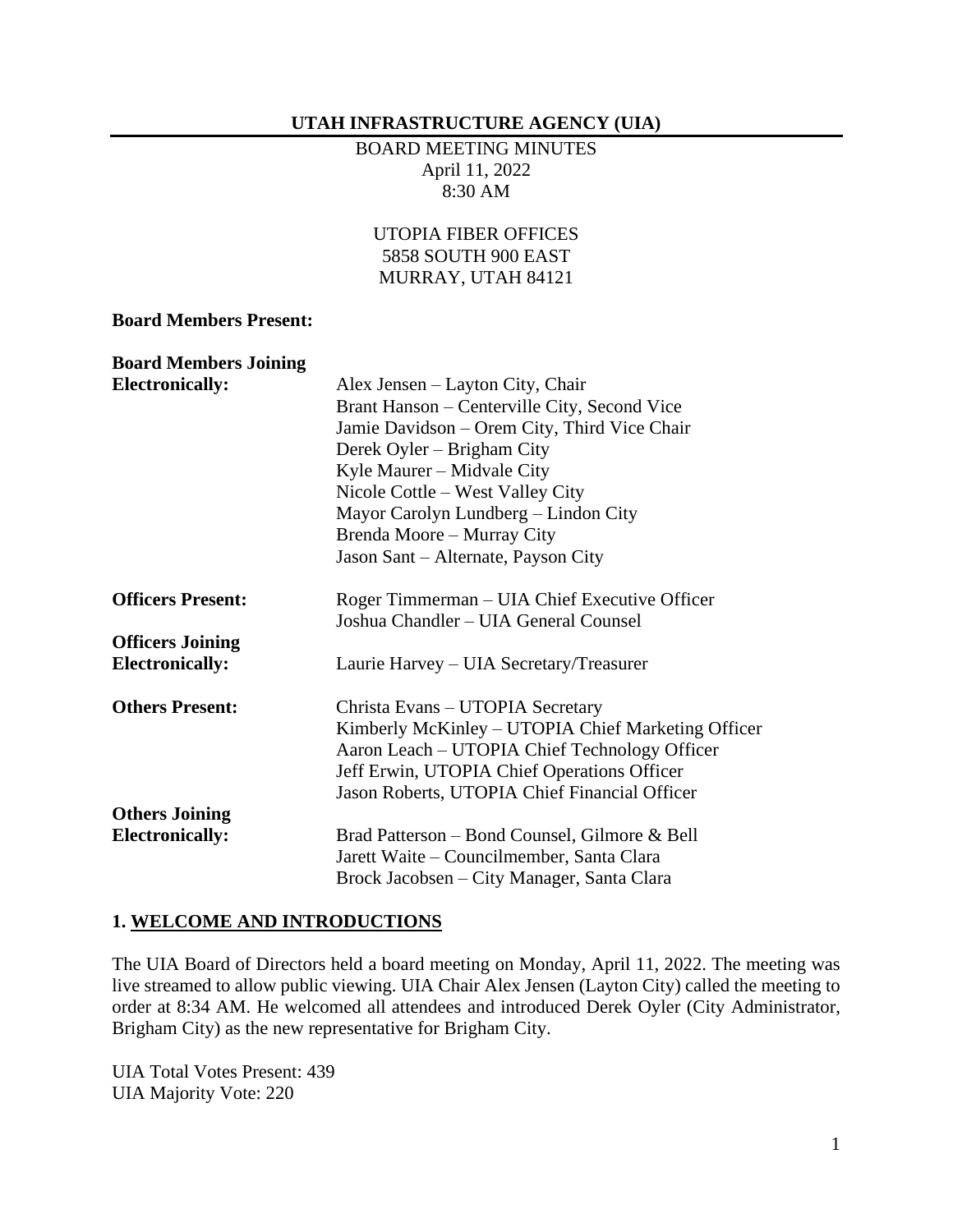April 11, 2022

UIA 2/3 Vote: 293

# **2. APPROVAL OF MINUTES – FEBRUARY 14, 2022**

There was no discussion on the minutes.

[LINK: Substance of matters proposed, discussed, or decided](https://youtu.be/sRVmiRSpmxI?t=323)

**ACTION: Kyle Maurer (Midvale City) MOVED to approve the minutes from the UIA board meetings held February 14, 2022. Brant Hanson (Centerville City) SECONDED the motion. A voice vote was taken - vote was unanimous.**

#### **3. CONSIDER APPROVAL OF RESOLUTION 22-01: A RESOLUTION THANKING LAURIE HARVEY FOR HER SERVICES TO UIA AND RATIFYING AND CONFIRMING THE APPOINTMENT OF JASON ROBERTS AS UIA'S SECRETARY/TREASURER**

Mr. Roger Timmerman, UIA Chief Executive Officer, presented this item.

[LINK: Substance of matters proposed, discussed, or decided](https://youtu.be/sRVmiRSpmxI?t=373)

**ACTION: Jamie Davidson (Orem City) MOVED to approve Resolution 22-01 thanking Laurie Harvey for her service and appointing Jason Roberts as UIA Secretary/Treasurer. Brenda Moore (Murray City) SECONDED the motion. A roll call vote was taken - vote was unanimous.**

### **4. CONSIDER APPROVAL OF RESOLUTION 22-02: A RESOLUTION AUTHORIZING INDIVIDUALS ACCESS TO AND MANAGEMENT OF ACCOUNTS WITH THE STATE OF UTAH'S PUBLIC TREASURERS INVESTMENT FUND (PTIF)**

Mr. Timmerman presented this item.

[LINK: Substance of matters proposed, discussed, or decided](https://youtu.be/sRVmiRSpmxI?t=883)

**ACTION: Jamie Davidson (Orem City) MOVED to approve Resolution 22-02 authorizing individuals for the PTIF. Kyle Maurer (Midvale City) SECONDED the motion. A roll call vote was taken - vote was unanimous.**

### **5. CONSIDER APPROVAL OF RESOLUTION 22-03: A RESOLUTION APPROVING REPAYMENT OF UIA OPEX ASSESSMENTS AND DISTRIBUTION OF EXCESS UIA REVENUES**

Ms. Laurie Harvey, UIA Secretary/Treasurer, presented this item.

[LINK: Substance of matters proposed, discussed, or decided](https://youtu.be/sRVmiRSpmxI?t=975)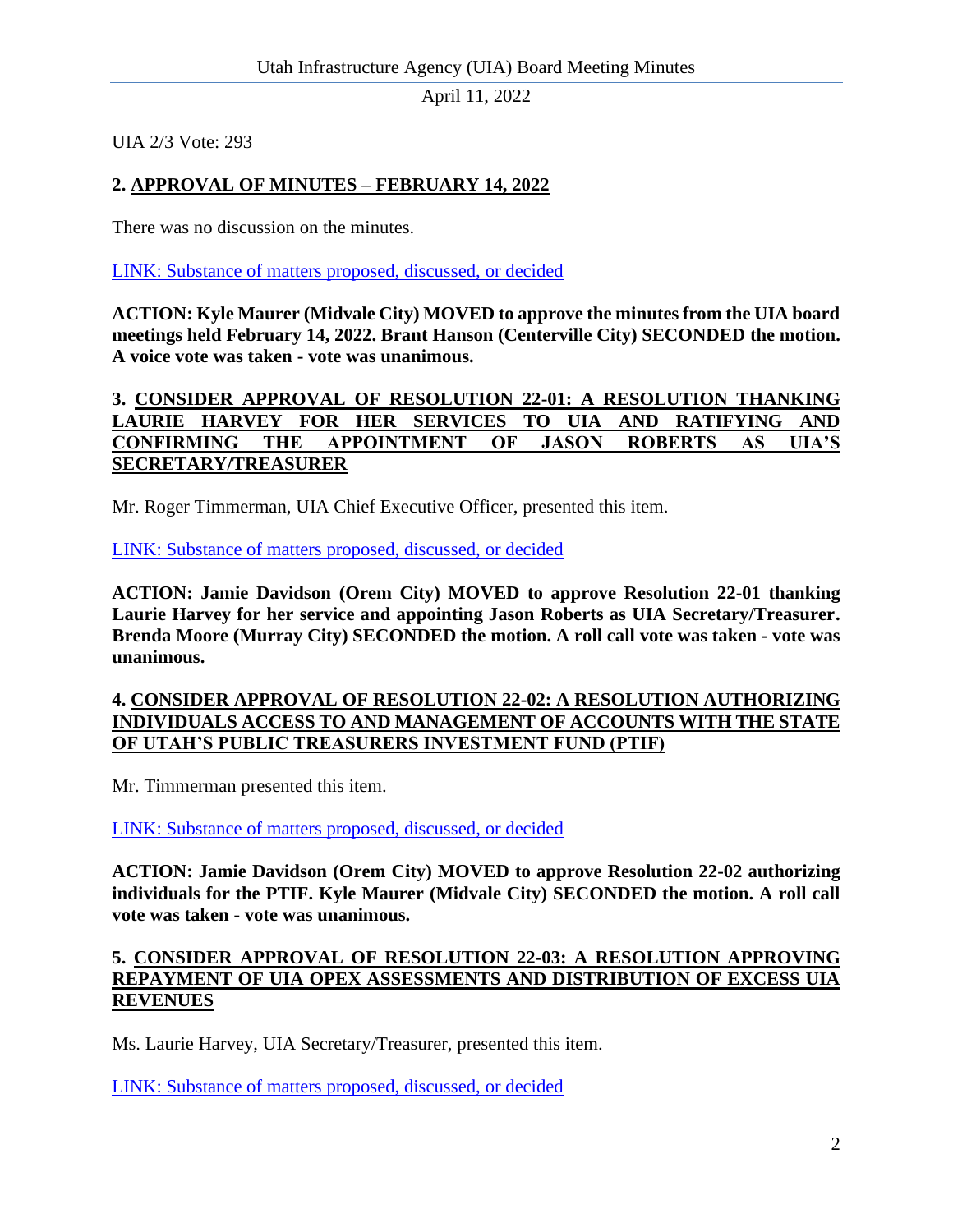April 11, 2022

**ACTION: Nicole Cottle (West Valley City) MOVED to approve Resolution 22-03 approving OpEx repayments and distribution of excess UIA revenues. Carolyn Lundberg (Lindon City) SECONDED the motion. A roll call vote was taken - vote was unanimous.**

**6. CONSIDER APPROVAL OF RESOLUTION 22-04: ADOPTION OF TENTATIVE BUDGET FOR FISCAL YEAR 2023 FOR UTAH INFRASTRUCTURE AGENCY AND SETTING TIME AND PLACE FOR PUBLIC HEARING REGARDING THE BUDGET (JUNE 13, 2022)**

Ms. Harvey presented this item.

[LINK: Substance of matters proposed, discussed, or decided](https://youtu.be/sRVmiRSpmxI?t=1718)

**ACTION: Jamie Davidson (Orem City) MOVED to approve Resolution 22-04 adopting the UIA Tentative Budget for FY 2023 and setting the time and place for a public hearing (June 13, 2022). Derek Oyler (Brigham City) SECONDED the motion. A roll call vote was taken vote was unanimous.**

## **7. SET THE TIME AND PLACE FOR A PUBLIC HEARING TO CONSIDER AMENDMENTS TO THE UIA FY 2022 BUDGET (JUNE 13, 2022)**

Ms. Harvey presented this item.

[LINK: Substance of matters proposed, discussed, or decided](https://youtu.be/sRVmiRSpmxI?t=3262)

**ACTION: Derek Oyler (Brigham City) MOVED to set the time and place for a public hearing regarding amendments to the UIA FY 2022 budget (June 13, 2022). Brenda Moore (Murray City) SECONDED the motion. A roll call vote was taken - vote was unanimous.**

## **8. UIA FINANCIAL UPDATE**

Ms. Harvey presented this item.

[LINK: Substance of matters proposed, discussed, or decided](https://youtu.be/sRVmiRSpmxI?t=3320)

### **9. UIA NETWORK UPDATE**

Mr. Timmerman presented this item.

[LINK: Substance of matters proposed, discussed, or decided](https://youtu.be/sRVmiRSpmxI?t=4094)

### **10. ADJOURN**

There being no further business of the UIA Board of Directors, the meeting held on Monday, April 11, 2022, was adjourned at 9:54 AM.